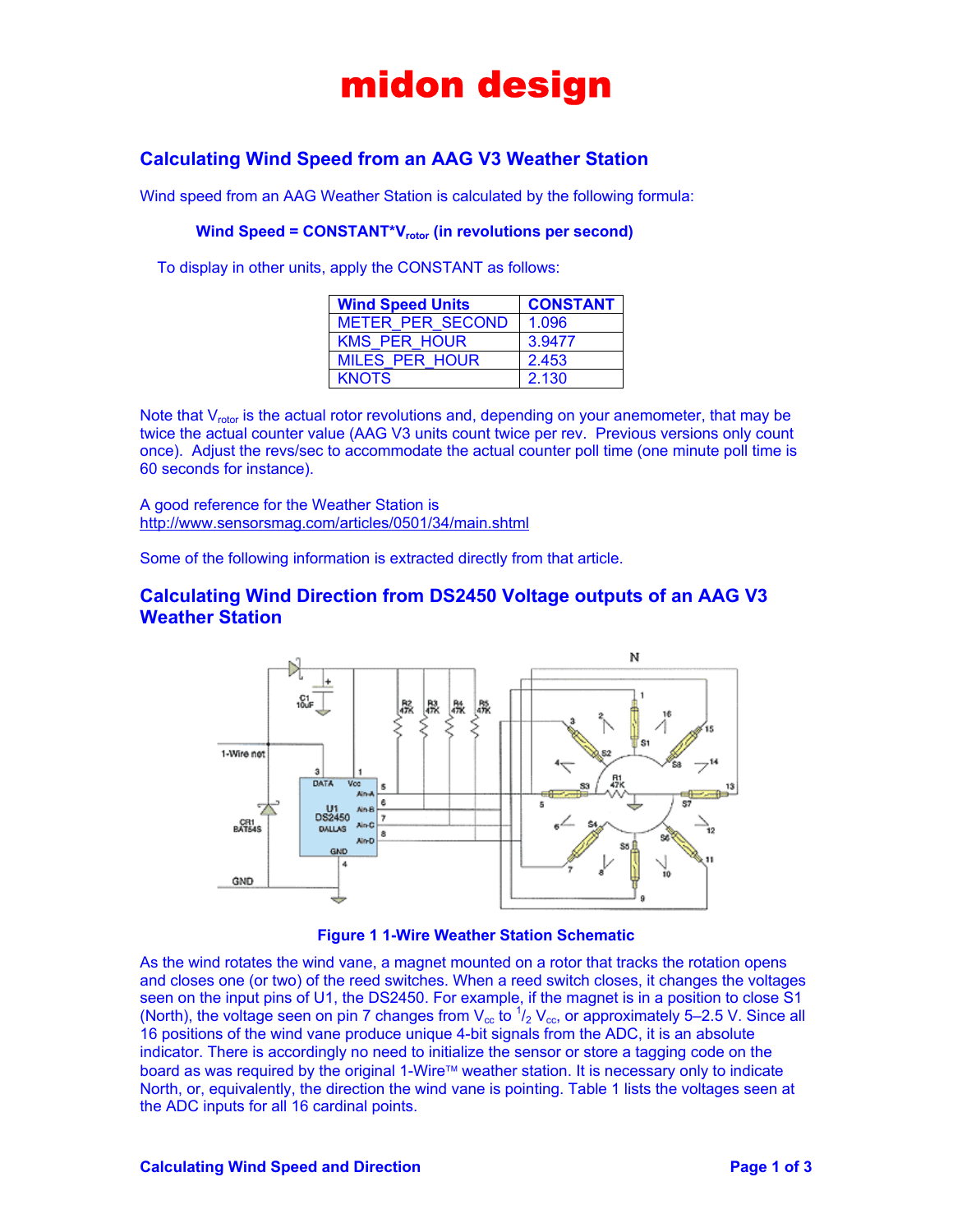### midon design

Because two reed switches are closed when the magnet is halfway between them, 16 compass points are indicated with just eight reed switches. Referring to the schematic and position 2 in Table 1, observe that when S1 and S2 are closed, 3.3 V is applied to ADC inputs A and B. The reason is that pull-up resistors R2 and R3 are placed in parallel and the pair is connected in series with R1 to form a voltage divider with 0.66  $V_{\text{cc}}$  across R1. Notice that this also occurs twice more at switch positions 4 and 16.

| <b>TABLE 1</b>                        |          |             |              |                |  |
|---------------------------------------|----------|-------------|--------------|----------------|--|
| <b>Wind Vane Position vs. Voltage</b> |          |             |              |                |  |
| (seen on the four DS 2450 inputs)     |          |             |              |                |  |
| POS.                                  | D        | $\mathbf c$ | в            | A              |  |
| $\overline{1}$                        | 5        | 2.5         | 5            | 5              |  |
| $\overline{2}$                        | 5        | 3.3         | 3.3          | 5              |  |
| 3                                     | 5        | 5           | 2.5          | 5              |  |
| $\overline{\mathbf{4}}$               | 5        | 5           | 3.3          | 3.3            |  |
| 5                                     | 5        | 5           | 5            | 2.5            |  |
| 6                                     | $\Omega$ | 5           | 5            | 2.5            |  |
| $\overline{7}$                        | 0        | 5           | 5            | 5              |  |
| 8                                     | $\Omega$ | 0           | 5            | 5              |  |
| $\overline{9}$                        | 5        | 0           | 5            | 5              |  |
| 10                                    | 5        | 0           | 0            | 5              |  |
| 11                                    | 5        | 5           | $\mathbf{0}$ | 5              |  |
| 12                                    | 5        | 5           | 0            | $\overline{0}$ |  |
| 13                                    | 5        | 5           | 5            | 0              |  |
| 14                                    | 2.5      | 5           | 5            | 0              |  |
| 15                                    | 2.5      | 5           | 5            | 5              |  |
| 16                                    | 3.3      | 3.3         | 5            | 5              |  |

Referencing Table 1, North is chosen to be whichever position number matches North. Then the rest of the 16 cardinal points are simply referenced to that. So, if North is position 3, then NNE would 4, NE would be 5, NEE would be 6, E would be 7, etc... Of course, this is complicated by the possibility that you have the sensor PCB mounted upside down (it happens!). In that case, the direction of rotation changes to the opposite.

So, modifying Table 1 to show the results if North was position 3 gives us Table 2.

| <b>TABLE 2</b>                        |   |     |     |     |                  |
|---------------------------------------|---|-----|-----|-----|------------------|
| <b>Wind Vane Position vs. Voltage</b> |   |     |     |     |                  |
| (seen on the four DS 2450 inputs)     |   |     |     |     |                  |
| POS.                                  | D | C   | В   | A   | <b>Direction</b> |
|                                       | 5 | 2.5 | 5   | 5   | <b>NW</b>        |
| $\overline{2}$                        | 5 | 3.3 | 3.3 | 5   | <b>NNW</b>       |
| 3                                     | 5 | 5   | 2.5 | 5   | N                |
|                                       | 5 |     | 3.3 | 3.3 | <b>NNE</b>       |